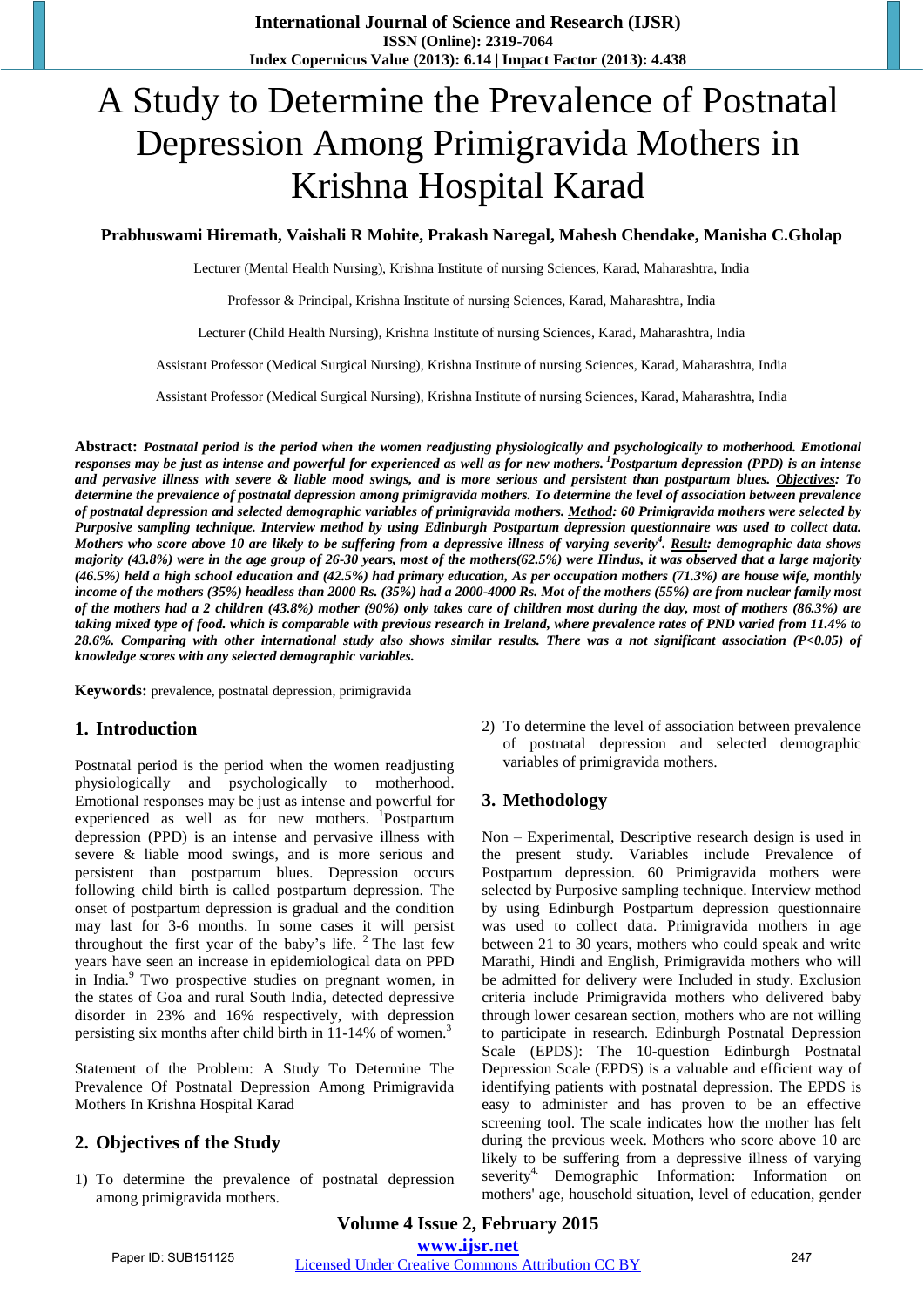of the baby, and type of delivery, infant feeding method, and day of discharge was collected in a background information sheet at each data collection point. Descriptive statistics is used to describe the characteristics of study sample in terms of frequency and percentage. Chi – square will be used to find the association between the levels of postpartum depression among primigravida mothers with their selected demographic variables.

## **4. Results**

### **1. Distribution of respondents by socio-demographic characteristics**

| Age of mother in year<br>1.<br>5<br>$6.\overline{3}$<br>$\leq$ 21<br>20.0<br>$21 - 25$<br>16<br>$\overline{35}$<br>$26 - 30$<br>43.8<br>More than 30<br>24<br>30.0<br>2.Religion<br>Hindu<br>50<br>62.5<br>$\overline{24}$<br>Muslim<br>30.0<br>Christian<br>3<br>3.8<br>$\overline{3}$<br>3.8<br>Others<br>3. Education<br>$\overline{34}$<br>Primary<br>42.5<br>$\overline{37}$<br>46.5<br><b>High School</b><br>$\overline{\text{PUC}}$<br>5<br>6.3<br>$\overline{5.0}$<br>Graduation and above<br>$\overline{4}$<br>4.Occupation<br>Housewife<br>57<br>71.3<br>22.5<br>Daily wages<br>18<br>$\overline{c}$<br>2.5<br>Government employee<br>3<br>3.8<br>Private sector employee<br>Less than 2000<br>28<br>35<br>28<br>35<br>2001-4000<br>$\overline{21}$<br>4001-6000<br>17<br>$\overline{7}$<br>More than 6000<br>8.8<br>6. Type of family<br>Nuclear<br>44<br>55.0<br>36<br>Joint<br>45.0<br>7.Number of children<br>31<br>38.8<br>One<br>35<br>43.8<br>Two<br>8<br>10.0<br>Three<br>$\overline{6}$<br>$\overline{7.5}$<br>Four<br>8. Gender of children<br>41<br>Male<br>51.0<br>49.0<br>$\overline{39}$<br>Female<br>9. Type of food<br>Vegetarian<br>7<br>8.8<br>$\overline{4}$<br>Non-vegetarian<br>5.0<br>$\overline{69}$<br>Mixed<br>86.3 | $Sl$ .No. | Demographic variables | Frequency Percentage |
|--------------------------------------------------------------------------------------------------------------------------------------------------------------------------------------------------------------------------------------------------------------------------------------------------------------------------------------------------------------------------------------------------------------------------------------------------------------------------------------------------------------------------------------------------------------------------------------------------------------------------------------------------------------------------------------------------------------------------------------------------------------------------------------------------------------------------------------------------------------------------------------------------------------------------------------------------------------------------------------------------------------------------------------------------------------------------------------------------------------------------------------------------------------------------------------------------------------------------------------------------------|-----------|-----------------------|----------------------|
|                                                                                                                                                                                                                                                                                                                                                                                                                                                                                                                                                                                                                                                                                                                                                                                                                                                                                                                                                                                                                                                                                                                                                                                                                                                        |           |                       |                      |
|                                                                                                                                                                                                                                                                                                                                                                                                                                                                                                                                                                                                                                                                                                                                                                                                                                                                                                                                                                                                                                                                                                                                                                                                                                                        |           |                       |                      |
|                                                                                                                                                                                                                                                                                                                                                                                                                                                                                                                                                                                                                                                                                                                                                                                                                                                                                                                                                                                                                                                                                                                                                                                                                                                        |           |                       |                      |
|                                                                                                                                                                                                                                                                                                                                                                                                                                                                                                                                                                                                                                                                                                                                                                                                                                                                                                                                                                                                                                                                                                                                                                                                                                                        |           |                       |                      |
|                                                                                                                                                                                                                                                                                                                                                                                                                                                                                                                                                                                                                                                                                                                                                                                                                                                                                                                                                                                                                                                                                                                                                                                                                                                        |           |                       |                      |
|                                                                                                                                                                                                                                                                                                                                                                                                                                                                                                                                                                                                                                                                                                                                                                                                                                                                                                                                                                                                                                                                                                                                                                                                                                                        |           |                       |                      |
|                                                                                                                                                                                                                                                                                                                                                                                                                                                                                                                                                                                                                                                                                                                                                                                                                                                                                                                                                                                                                                                                                                                                                                                                                                                        |           |                       |                      |
|                                                                                                                                                                                                                                                                                                                                                                                                                                                                                                                                                                                                                                                                                                                                                                                                                                                                                                                                                                                                                                                                                                                                                                                                                                                        |           |                       |                      |
|                                                                                                                                                                                                                                                                                                                                                                                                                                                                                                                                                                                                                                                                                                                                                                                                                                                                                                                                                                                                                                                                                                                                                                                                                                                        |           |                       |                      |
|                                                                                                                                                                                                                                                                                                                                                                                                                                                                                                                                                                                                                                                                                                                                                                                                                                                                                                                                                                                                                                                                                                                                                                                                                                                        |           |                       |                      |
|                                                                                                                                                                                                                                                                                                                                                                                                                                                                                                                                                                                                                                                                                                                                                                                                                                                                                                                                                                                                                                                                                                                                                                                                                                                        |           |                       |                      |
|                                                                                                                                                                                                                                                                                                                                                                                                                                                                                                                                                                                                                                                                                                                                                                                                                                                                                                                                                                                                                                                                                                                                                                                                                                                        |           |                       |                      |
|                                                                                                                                                                                                                                                                                                                                                                                                                                                                                                                                                                                                                                                                                                                                                                                                                                                                                                                                                                                                                                                                                                                                                                                                                                                        |           |                       |                      |
|                                                                                                                                                                                                                                                                                                                                                                                                                                                                                                                                                                                                                                                                                                                                                                                                                                                                                                                                                                                                                                                                                                                                                                                                                                                        |           |                       |                      |
|                                                                                                                                                                                                                                                                                                                                                                                                                                                                                                                                                                                                                                                                                                                                                                                                                                                                                                                                                                                                                                                                                                                                                                                                                                                        |           |                       |                      |
|                                                                                                                                                                                                                                                                                                                                                                                                                                                                                                                                                                                                                                                                                                                                                                                                                                                                                                                                                                                                                                                                                                                                                                                                                                                        |           |                       |                      |
|                                                                                                                                                                                                                                                                                                                                                                                                                                                                                                                                                                                                                                                                                                                                                                                                                                                                                                                                                                                                                                                                                                                                                                                                                                                        |           |                       |                      |
|                                                                                                                                                                                                                                                                                                                                                                                                                                                                                                                                                                                                                                                                                                                                                                                                                                                                                                                                                                                                                                                                                                                                                                                                                                                        |           |                       |                      |
|                                                                                                                                                                                                                                                                                                                                                                                                                                                                                                                                                                                                                                                                                                                                                                                                                                                                                                                                                                                                                                                                                                                                                                                                                                                        |           |                       |                      |
|                                                                                                                                                                                                                                                                                                                                                                                                                                                                                                                                                                                                                                                                                                                                                                                                                                                                                                                                                                                                                                                                                                                                                                                                                                                        |           |                       |                      |
|                                                                                                                                                                                                                                                                                                                                                                                                                                                                                                                                                                                                                                                                                                                                                                                                                                                                                                                                                                                                                                                                                                                                                                                                                                                        |           |                       |                      |
|                                                                                                                                                                                                                                                                                                                                                                                                                                                                                                                                                                                                                                                                                                                                                                                                                                                                                                                                                                                                                                                                                                                                                                                                                                                        |           |                       |                      |
|                                                                                                                                                                                                                                                                                                                                                                                                                                                                                                                                                                                                                                                                                                                                                                                                                                                                                                                                                                                                                                                                                                                                                                                                                                                        |           |                       |                      |
|                                                                                                                                                                                                                                                                                                                                                                                                                                                                                                                                                                                                                                                                                                                                                                                                                                                                                                                                                                                                                                                                                                                                                                                                                                                        |           |                       |                      |
|                                                                                                                                                                                                                                                                                                                                                                                                                                                                                                                                                                                                                                                                                                                                                                                                                                                                                                                                                                                                                                                                                                                                                                                                                                                        |           |                       |                      |
|                                                                                                                                                                                                                                                                                                                                                                                                                                                                                                                                                                                                                                                                                                                                                                                                                                                                                                                                                                                                                                                                                                                                                                                                                                                        |           |                       |                      |
|                                                                                                                                                                                                                                                                                                                                                                                                                                                                                                                                                                                                                                                                                                                                                                                                                                                                                                                                                                                                                                                                                                                                                                                                                                                        |           |                       |                      |
|                                                                                                                                                                                                                                                                                                                                                                                                                                                                                                                                                                                                                                                                                                                                                                                                                                                                                                                                                                                                                                                                                                                                                                                                                                                        |           |                       |                      |
|                                                                                                                                                                                                                                                                                                                                                                                                                                                                                                                                                                                                                                                                                                                                                                                                                                                                                                                                                                                                                                                                                                                                                                                                                                                        |           |                       |                      |
|                                                                                                                                                                                                                                                                                                                                                                                                                                                                                                                                                                                                                                                                                                                                                                                                                                                                                                                                                                                                                                                                                                                                                                                                                                                        |           |                       |                      |
|                                                                                                                                                                                                                                                                                                                                                                                                                                                                                                                                                                                                                                                                                                                                                                                                                                                                                                                                                                                                                                                                                                                                                                                                                                                        |           |                       |                      |
|                                                                                                                                                                                                                                                                                                                                                                                                                                                                                                                                                                                                                                                                                                                                                                                                                                                                                                                                                                                                                                                                                                                                                                                                                                                        |           |                       |                      |
|                                                                                                                                                                                                                                                                                                                                                                                                                                                                                                                                                                                                                                                                                                                                                                                                                                                                                                                                                                                                                                                                                                                                                                                                                                                        |           |                       |                      |
|                                                                                                                                                                                                                                                                                                                                                                                                                                                                                                                                                                                                                                                                                                                                                                                                                                                                                                                                                                                                                                                                                                                                                                                                                                                        |           |                       |                      |
|                                                                                                                                                                                                                                                                                                                                                                                                                                                                                                                                                                                                                                                                                                                                                                                                                                                                                                                                                                                                                                                                                                                                                                                                                                                        |           |                       |                      |
|                                                                                                                                                                                                                                                                                                                                                                                                                                                                                                                                                                                                                                                                                                                                                                                                                                                                                                                                                                                                                                                                                                                                                                                                                                                        |           |                       |                      |
|                                                                                                                                                                                                                                                                                                                                                                                                                                                                                                                                                                                                                                                                                                                                                                                                                                                                                                                                                                                                                                                                                                                                                                                                                                                        |           |                       |                      |
|                                                                                                                                                                                                                                                                                                                                                                                                                                                                                                                                                                                                                                                                                                                                                                                                                                                                                                                                                                                                                                                                                                                                                                                                                                                        |           |                       |                      |
|                                                                                                                                                                                                                                                                                                                                                                                                                                                                                                                                                                                                                                                                                                                                                                                                                                                                                                                                                                                                                                                                                                                                                                                                                                                        |           |                       |                      |
|                                                                                                                                                                                                                                                                                                                                                                                                                                                                                                                                                                                                                                                                                                                                                                                                                                                                                                                                                                                                                                                                                                                                                                                                                                                        |           |                       |                      |

Table 1: shows the distribution of mothers according to their demographic characteristics, where in the majority (43.8%) were in the age group of 26-30 years, most of the mothers(62.5%) were Hindus, it was observed that a large majority (46.5%) held a high school education and (42.5%) had primary education, As per occupation mothers (71.3%) are house wife, monthly income of the mothers (35%) headless than 2000 Rs. (35%) had a 2000-4000 Rs. Mot of the mothers (55%) are from nuclear family most of the

mothers had a 2 children (43.8%) mother (90%) only takes care of children most during the day, most of mothers (86.3%) are taking mixed type of food.



**Figure 2:** Prevalence of PND

| S.No | Description                                   |    | Score Percentage |
|------|-----------------------------------------------|----|------------------|
|      | Presence of Depression: (score 10 or          | 13 | 16.25%           |
|      | greater)                                      |    |                  |
|      | Presence of Depression: (score 09 or less) 67 |    | 83.75            |

Prevalence of postnatal depression among primigravida mothers was 13.2%, which is comparable with previous research in Ireland, where prevalence rates of PND varied from 11.4% to 28.6%. Comparing with other international study also shows similar results. Patricia Leahy-Warren et al stated that in their quantitative longitudinal study of 512 first-time mothers that prevalence of PND was 13.2% at 6 weeks and  $9.8\%$  at 12 weeks<sup>5</sup>. The review by partrica leahy et al shows prevalence rates varying from 4.4% to 73.7%, with the most recent systematic review suggesting a rate of 13%, indicating a serious clinical issue for nurses providing postnatal care to mothers<sup>6</sup>. These finding are also similar to other international finding. (Fiona Crotty et  $al^7$ )

| <b>Figure 3:</b> Association of Prevalence of PND with |  |
|--------------------------------------------------------|--|
| Sociodemographic variables                             |  |

|     | Dociouchio gruphic variables    |                 |                |                |
|-----|---------------------------------|-----------------|----------------|----------------|
| S.  | Demographic variable            | Calculated d.f. |                | Inference      |
| No. |                                 | value $(X2)$    |                |                |
| 1.  | Age of mother (yrs)             |                 |                |                |
|     | $< 21$ and $21 - 25$            |                 |                |                |
|     | 26-30                           |                 |                |                |
|     | >30                             | 0.7888          | 2              | $P > 0.05$ NS  |
| 2.  | Religion                        |                 |                |                |
|     | Hindu                           |                 |                |                |
|     | Muslim                          |                 |                |                |
|     | Others                          | 0.395           | $\overline{c}$ | $P > 0.05$ NS. |
| 3.  | <b>Educational Status</b>       |                 |                |                |
|     | Primary                         |                 |                |                |
|     | High school                     |                 |                |                |
|     | <b>PUC</b> and Graduation       |                 |                |                |
|     |                                 | 2.596           | $\overline{c}$ | $P > 0.05$ NS. |
| 4.  | Occupation                      |                 |                |                |
|     | Housewife                       |                 |                |                |
|     | Daily wages                     | 1.1519          | $\overline{c}$ | $P > 0.05$ NS  |
|     | Government and private employee |                 |                |                |
| 5.  | Monthly income (Rs)             |                 |                |                |
|     | Less than 2000                  |                 |                |                |
|     | 2001-4000                       |                 |                |                |
|     | 4001-6000 and above             | 1.378           | 2              | $P > 0.05$ NS  |
| 6.  | Type of family                  |                 |                |                |
|     | Nuclear                         |                 |                |                |
|     | Joint                           | 0.963           | 1              | $P > 0.05$ NS  |